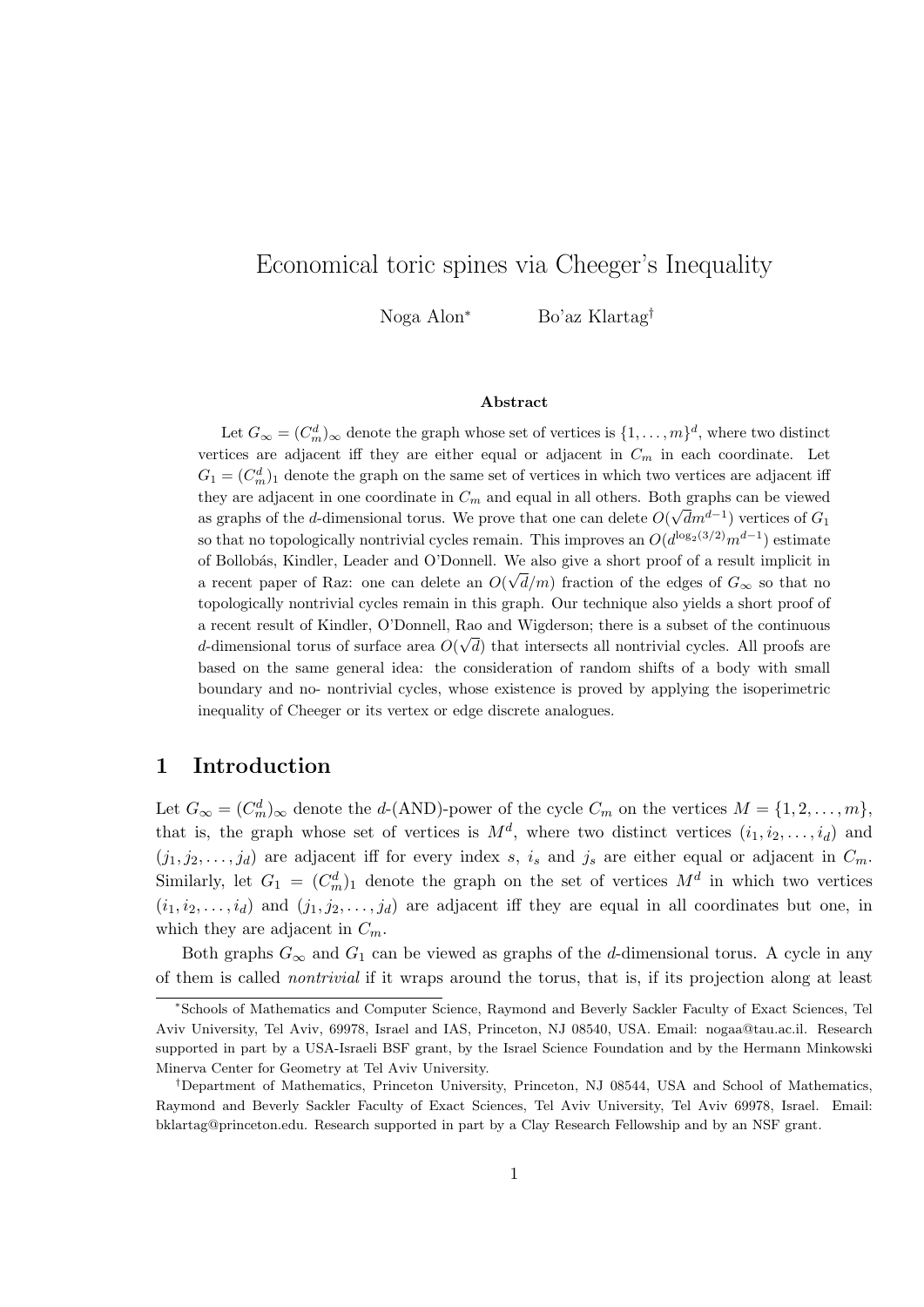one of the coordinates contains the full cycle  $C_m$ . A spine (or an edge-spine) is a set of edges that intersects every nontrivial cycle. It is easy to see that there is a spine in  $G_{\infty}$  containing a fraction of  $O(d/m)$  of the edges. A recent result of Raz [7], motivated by the investigation of parallel repetition of the odd cycle game, can be used to show that there are much smaller spines consisting of only a fraction of  $O(\sqrt{d/m})$  of the edges. Here we prove the following sharper version of this result.

**Theorem 1** There exists an edge-spine of  $G_{\infty}$  containing a fraction of at most  $2\mu/(3^d-1)$  = O( √  $\overline{d}/m$ ) of the edges of  $G_{\infty}$ , where here  $\mu = \sqrt{2 \cdot (3^d-1) \cdot (3^d - (1 + 2 \cos(\pi/m))^d)}$ .

It is not difficult to see that the size of the smallest edge-spine in  $G_1$  is precisely  $dm^{d-1}$ . Indeed, the set

{ $\{ (i_1, \ldots, i_{s-1}, 0, i_{s+1}, \ldots, i_d), (j_1, \ldots, j_{s-1}, 1, j_{s+1}, \ldots, j_d) \} : 1 \leq s \leq d, i_r, j_t \in C_m \}$ 

forms a spine, and there is no smaller spine as the set of all edges of  $G_1$  can be partitioned into  $dm^{d-1}$  pairwise edge disjoint nontrivial cycles.

A vertex-spine is a set of vertices that intersects every nontrivial cycle. For vertex spines, the smallest size is known for  $G_{\infty}$  and is not known for  $G_1$ . Indeed, improving a result of [8], it is proved in [3] that the size of the smallest vertex spine in  $G_{\infty}$  is  $m^d - (m-1)^d$ , that is, the vertex-spine consisting of all vertices in which at least one coordinate is 0 is of minimum size. For  $G_1$  the situation is more complicated. It is easy to see that there is a vertex spine consisting of at most  $dm^{d-1}$  vertices. This has been improved in [3], where it is shown that there is a vertex spine of size at most  $d^{\log_2(3/2)} m^{d-1} \approx d^{0.6} m^{d-1}$ . The following result improves this estimate.

**Theorem 2** There exists a vertex spine of  $G_1$  containing at most  $2\pi$  $\sqrt{d}m^{d-1}$  vertices.

The discrete results above have a continuous analogue studied in [5]. Let  $\mathbb{T}^d = \mathbb{R}^d / \mathbb{Z}^d$  be the d-dimensional unit torus. We write  $Vol_d$  and  $Vol_{d-1}$  for the d-dimensional and  $(d-1)$ -dimensional Hausdorff measures on the unit torus  $\mathbb{T}^d$ . A loop is a continuous image of the circle. A loop in  $\mathbb{T}^d$  is called contractible if it may be continuously deformed to a single point in  $\mathbb{T}^d$ . A spine in  $\mathbb{T}^d$ is a subset  $S \subset \mathbb{T}^d$  that intersects any non-contractible loop. Clearly, the set

$$
S = \{(x_1, \ldots, x_d) \in [0, 1)^d; \exists i \in \{1, \ldots, d\}, x_i = 0\}
$$

is a spine, with  $Vol_{d-1}(S) = d$ . In [5] it is shown that we can find a much smaller spine.

**Theorem 3 ([5])** There exists a compact spine  $S \subset \mathbb{T}^d$  with  $Vol_{d-1}(S) \leq 2\pi\sqrt{d}$ d.

In this paper we give relatively short proofs of the above three theorems. The crucial observation is that in all three cases one can apply either the isoperimetric inequality of Cheeger (see, e.g., [6] for a short proof), or its discrete version for vertex boundary (proved in [1]) or for edge boundary (see, e.g., [2]), to obtain a substructure (an induced subgraph in the discrete case, and a body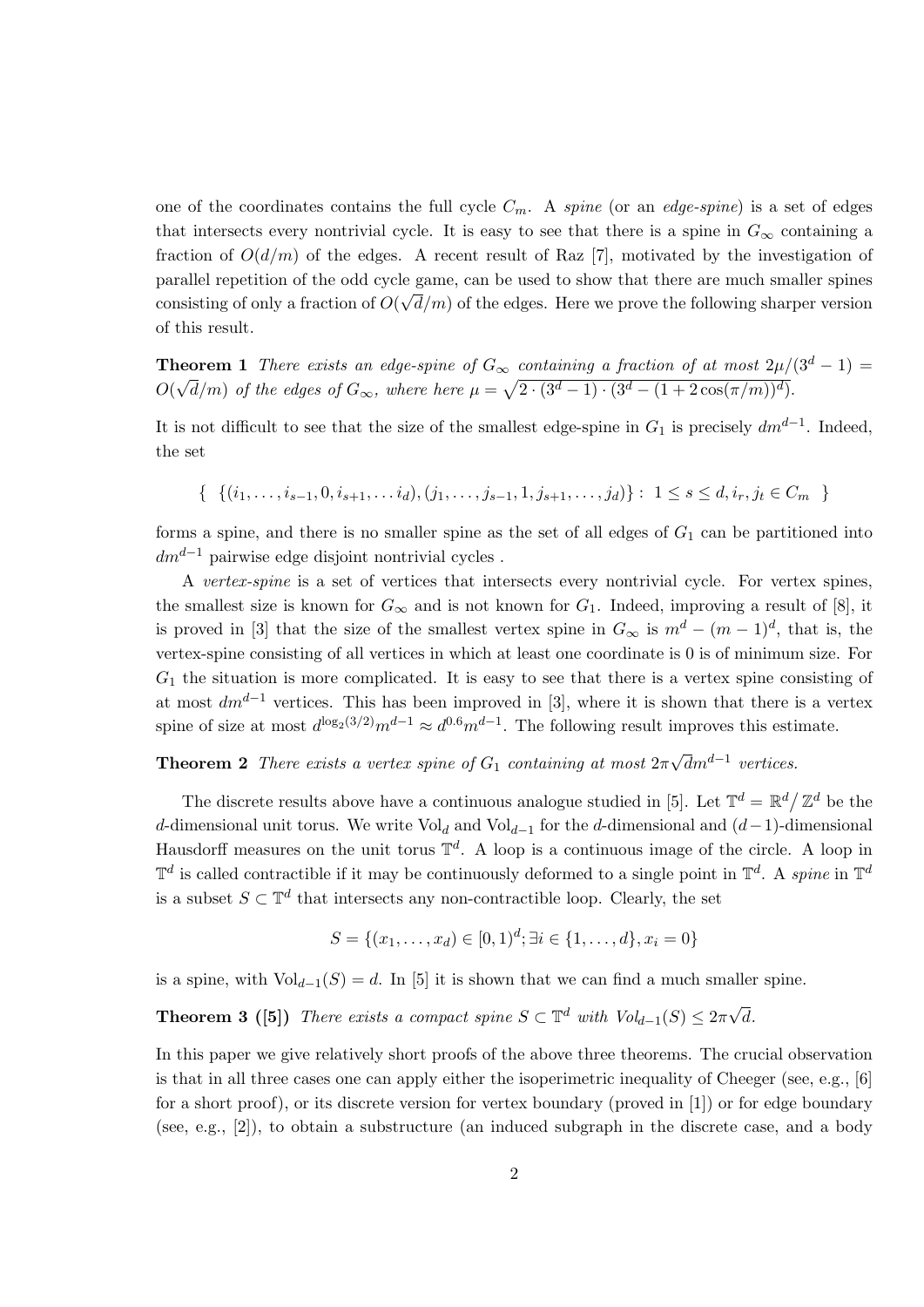in the continuous case) containing no nontrivial cycles, whose boundary is small with respect to its volume. The required spine is constructed in all cases by pieces of the boundaries of random shifts of this substructure. The proofs given here, while related to the ones given in [7] and [5], are significantly shorter. More importantly, they supply a clear explanation for the choice of the functions whose level sets provide the required substructures, as these appear naturally as eigenfunctions of the corresponding Laplace operators. Indeed, the proof in [5] also produces a spine by combining pieces of boundaries of random shifts of (several) level sets of an appropriate function, but provides no clear intuition to the choice of this function. It also estimates the boundary using a slightly more complicated argument than the one given here, and thus requires a somewhat tedious computation. The proof in [7] uses a different function, yielding a slightly weaker conclusion. As we briefly remark, our approach can be applied to derive similar results for other examples of graphs and bodies.

### 2 The discrete case

#### 2.1 Edge spines

We start with a review of the discrete version of Cheeger's inequality with Dirichlet boundary conditions. For completeness, we include its proof.

**Theorem 4** Let  $G = (V, E)$  be a graph, where  $V = \{1, \ldots, n\}$ , let  $A = (a_{ij})_{i,j \in V}$  be its adjacency matrix and let  $Q = diag(d(i)_{i\in V}) - A$  be its Laplace matrix, where  $d(i)$  is the degree of i. Let  $U \subset V$ be a set of vertices, and let  $x = (x_1, x_2, \ldots, x_n)$  be a vector assigning a value  $x_i$  to vertex number i. Assume, further that  $x_j = 0$  for all  $j \in U$  and that for every  $W \subset V-U$ ,  $e(W, V-W) \ge c|W|$ , where  $e(W, V - W)$  is the number of edges joining a vertex of W with one of its complement. Then  $x^tQx \geq \frac{c^2}{2L}$  $\frac{c^2}{2D} \sum_{i \in V} x_i^2$ , where D is the maximum degree of a vertex of G.

**Proof:** Without loss of generality assume that  $V - U = \{1, 2, ..., r\}$  and that  $x_1^2 \ge x_2^2 ... \ge x_r^2$ . Since  $x^t Q x = \sum_{ij \in E} (x_i - x_j)^2$ , by Cauchy Schwartz:

$$
2D(\sum_{i\in V} x_i^2) \cdot x^t Q x \ge \sum_{ij\in E} (x_i + x_j)^2 \sum_{ij\in E} (x_i - x_j)^2 \ge \left[\sum_{ij\in E, i < j} (x_i^2 - x_j^2)\right]^2. \tag{1}
$$

Replacing each term  $x_i^2 - x_j^2$  in the last expression by  $(x_i^2 - x_{i+1}^2) + (x_{i+1}^2 - x_{i+2}^2) + \cdots + (x_{j-1}^2 - x_j^2)$ , the expression obtained from the sum  $S = \sum_{ij \in E, i < j} (x_i^2 - x_j^2)$  contains each term of the form  $x_i^2 - x_{i+1}^2$ exactly  $e({1, 2, \ldots, i}, {i + 1, \ldots, n})$  times, and by assumption this number is at least *ci* for all  $i \leq r$ . As  $x_i = 0$  for  $i > r$  this implies that  $S \geq \sum_{i \leq n} ci(x_i^2 - x_{i+1}^2) = c \sum_{i \in V} x_i^2$  (where, by definition,  $x_{n+1} = 0$ ). Plugging in (1) the desired result follows.  $\Box$ 

**Remark:** Note that the proof works even if we only assume that  $e(W, V - W) \ge c|W|$  for every W which is a level set of the vector  $(x_i^2)_{i\in V}$ , that is, for every W consisting of all vertices i with  $x_i^2 \geq t$ .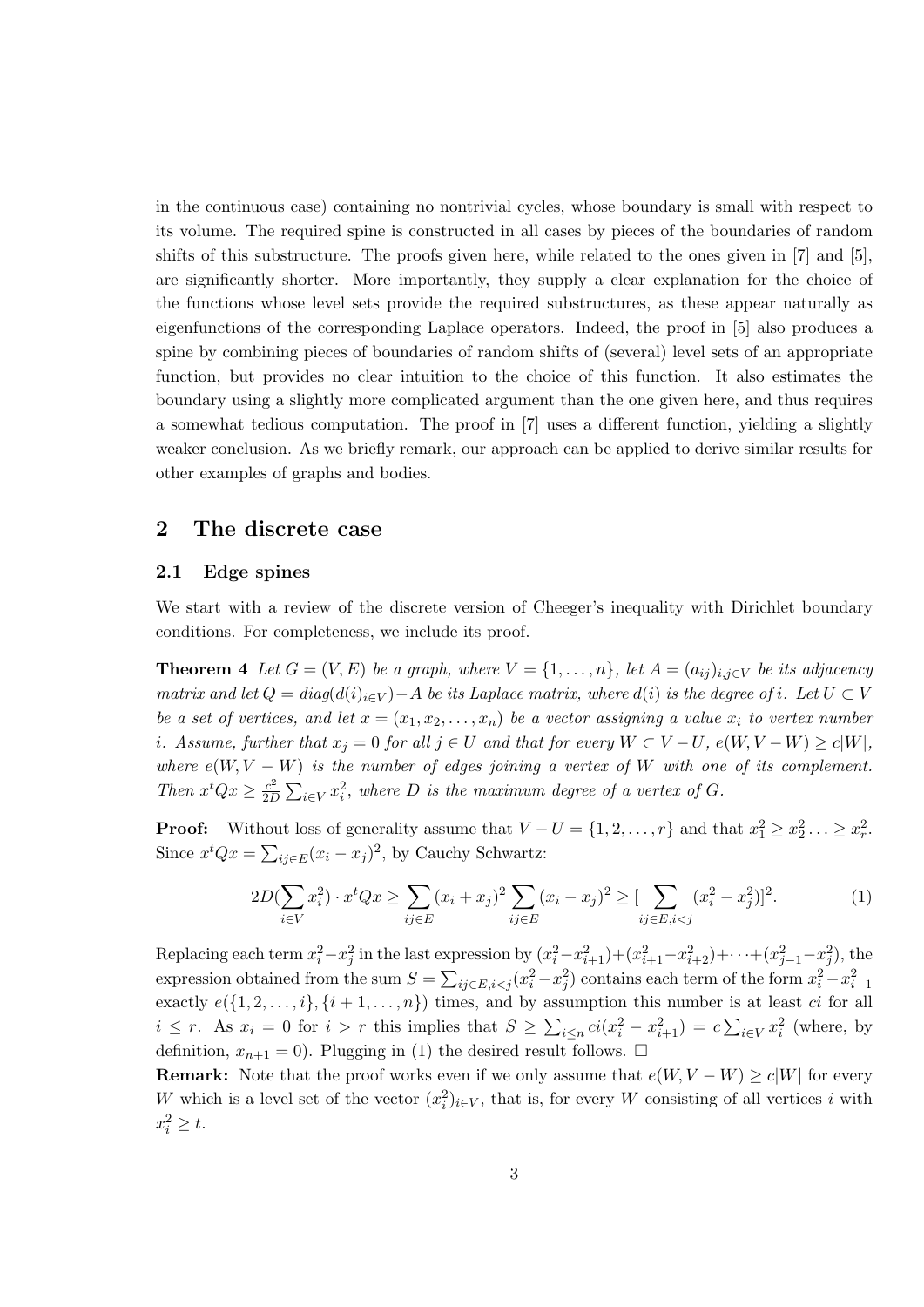Let  $C_m$  be, as before, the cycle of length m on the set of vertices  $M = \{1, 2, \ldots m\}$  (in this order), and let  $G_{\infty} = (C_m^d)_{\infty} = (V, E)$  denote its d-(AND)-power. Note that  $G_{\infty}$  is  $D = 3^d - 1$  regular.

**Lemma 5** There exists a set W of vertices of  $G_{\infty}$  that contains no nontrivial cycles such that  $e(W, V - W) \leq \mu |W|$ , where  $\mu$  is as in Theorem 1, and satisfies  $\mu/(3^d - 1) = O(\sqrt{2^d - 1})$  $(d/m).$ 

**Proof:** Let  $A = (a_{ij})_{i,j \in M}$  be the adjacency matrix of  $C_m$ , and let A' be the matrix obtained from it by replacing the last row and last column by the zero vector. Note that the adjacency matrix of  $G_{\infty}$  is  $(I + A)^{\otimes d} - I^{\otimes d}$ , where for every matrix B,  $B^{\otimes d}$  denotes the tensor product of d copies of B. Note also that if x is a vector of length m and  $x_m = 0$ , and if  $x^{\otimes d}$  is the tensor product of  $d$  copies of  $x$ , then

$$
(x^{\otimes d})^t[(I+A)^{\otimes d}-I^{\otimes d}]x^{\otimes d}=(x^{\otimes d})^t[(I+A')^{\otimes d}-I^{\otimes d}]x^{\otimes d},
$$

since these two matrices differ only in entries where the contribution to the quadratic form vanishes, as  $x_m = 0$ .

A simple computation shows that the vector  $x = sin(\pi j/m)_{i \in M}$  (which satisfies  $x_m = 0$ ) is an eigenvector of A' with eigenvalue  $\lambda = 2\cos(\pi/m)$ . Therefore,  $x^{\otimes d}$  is an eigenvector of  $(I + A')^{\otimes d} - I^{\otimes d}$  with eigenvalue  $\Lambda = (1 + \lambda)^d - 1 = (1 + 2\cos(\pi/m))^d - 1$ . By the above discussion this implies that

$$
(x^{\otimes d})^t[(I+A)^{\otimes d} - I^{\otimes d}]x^{\otimes d} = \Lambda ||x^{\otimes d}||^2,
$$

and as the Laplace matrix of  $G_{\infty}$  is  $Q = (3^d - 1)I^{\otimes d} - [(I + A)^{\otimes d} - I^{\otimes d}]$  this implies that

$$
\frac{(x^{\otimes d})^t Q x^{\otimes d}}{||x^{\otimes d}||^2} = 3^d - 1 - \Lambda.
$$

By Theorem 4 we conclude that there is a subset W of the vertices of  $G_{\infty}$  that contains no vertex with any coordinate being m, so that  $e(W, V - W) \leq \mu|W|$  with  $\mu$  as in Theorem 1. The induced subgraph on W contains no nontrivial cycle since  $W \subset (M - \{m\})^d$ .

**Proof of Theorem 1:** Let W be as in Lemma 5, let  $v_1, v_2, \ldots$  be a random sequence of vectors in  $Z_m^d$ , and define  $W_i = v_i + W = \{v_i + w : w \in W\}$  where addition is taken modulo m in each coordinate. By symmetry, the induced subgraph of  $G_{\infty}$  on each  $W_i$  is isomorphic to that on W and hence contains no nontrivial cycle. Obviously, with probability 1 there exists a finite s so that  $\cup_{i=1}^s W_i = V$ . For each i, let  $E_i$  be the set of all edges that connect a vertex of  $W_i - \cup_{j to$ a vertex outside  $W_i$ . The union of all these sets  $E_i$  is clearly a spine, as each cycle that uses no edge of this union is contained in a single set  $W_i$ . We claim that the expected value of the random variable  $\sum |E_i|$  is at most  $\mu m^d$ . To see this, observe that by Lemma 5, if we choose a random vertex of W and a random edge incident with it, the probability that this edge leads to  $V - W$ is at most  $\frac{\mu|W|}{(3^d-1)|W|} = \frac{\mu}{3^d-1}$  $\frac{\mu}{3^d-1}$ . Fix a vertex  $v \in M^d$ , and let *i* be the smallest *j* so that  $v \in W_j$ . Conditioning on i being the smallest such j, v is a uniform random vertex of  $W_i$ , and hence if we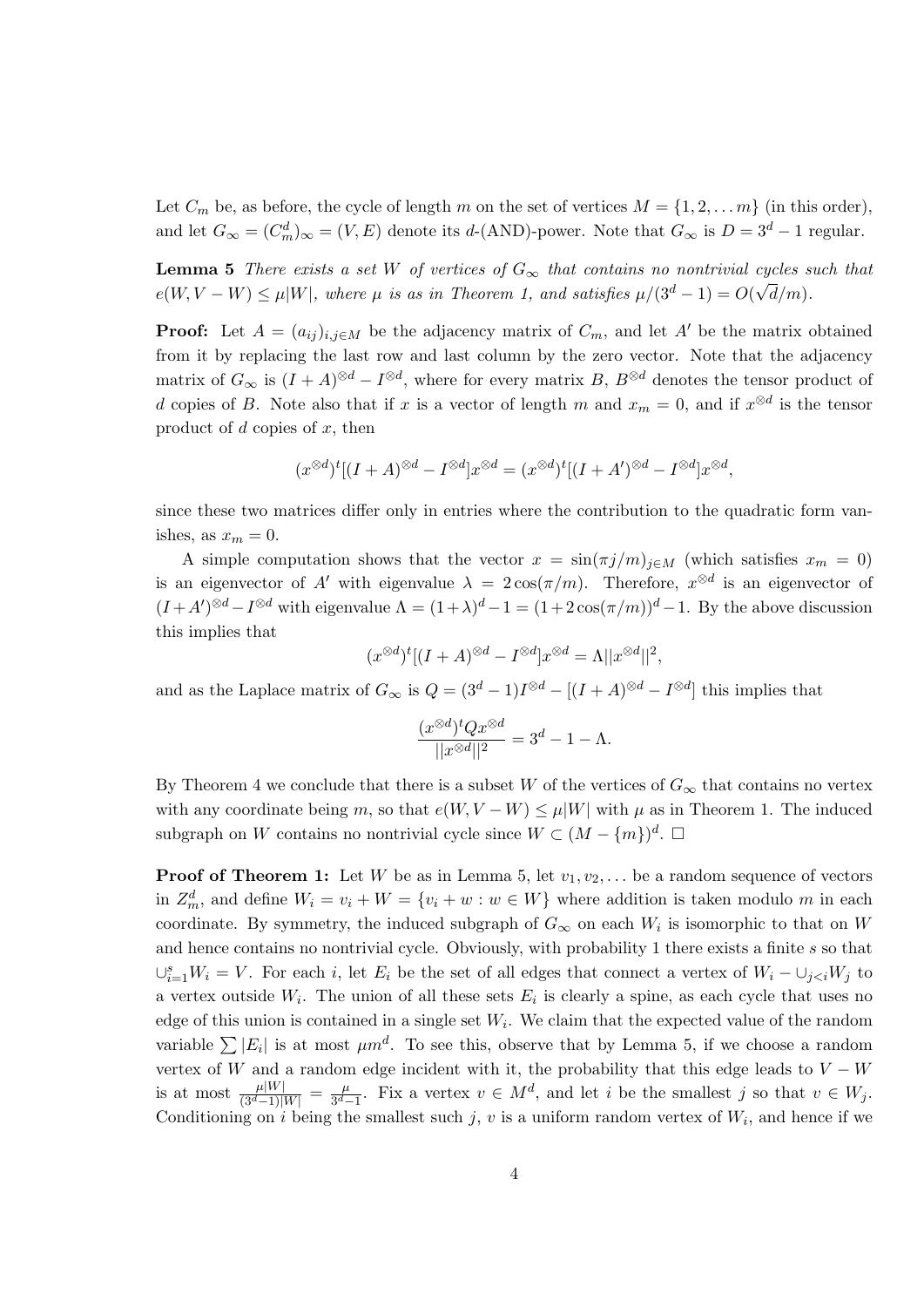now choose a random edge incident with it, the probability it leads to a vertex outside  $W_i$  is at most  $\frac{\mu}{3^d-1}$ . It follows that the expected size of  $E_i$  is at most the expected size of  $W_i - \cup_{j$ times  $\mu$ . Summing over all values of i and using the fact that with probability 1 the union of all sets  $W_i$  is V we conclude that the expected value of  $\sum |E_i|$  is at most  $\mu|V| = \mu m^d$ . Thus there is a choice of sets  $W_i$  so that the spine  $\cup_i E_i$  they provide is of size at most  $\mu m^d$ , completing the proof.  $\square$ 

#### 2.2 Vertex spines

We need the following version of the inequality of [1] with Dirichlet boundary condition. This is an analog of Theorem 4, dealing with vertex boundary instead of edge boundary. Its proof, which is based on the arguments in [1], is somewhat more complicated than that of Theorem 4.

**Theorem 6** Let  $G = (V, E)$  be a graph, where  $V = \{1, \ldots, n\}$ , let  $A = (a_{ij})_{i,j \in V}$  be its adjacency matrix and let  $Q = diag(d(i)_{i\in V}) - A$  be its Laplace matrix, where  $d(i)$  is the degree of i. Let  $U \subset V$ be a set of vertices, and let  $x = (x_1, x_2, \ldots, x_n)$  be a vector assigning a value  $x_i$  to vertex number i. Assume, further that  $x_j = 0$  for all  $j \in U$  and that for every  $W \subset V - U$ ,  $|N(W) - W| \ge c|W|$ , where  $N(W)$  is the set of all vertices that have a neighbor in W. Then  $x^tQx \geq \frac{c^2}{4+2}$  $\frac{c^2}{4+2c^2}\sum_{i\in V}x_i^2.$ 

**Proof:** Put  $Y = V-U$ . We claim that there is an orientation  $\overline{E}$  of E and a function  $h : \overline{E} \mapsto [0,1]$ so that the sum  $\sum_{j,(i,j)\in\overline{E}}h(i,j)$  is at most  $1+c$  for all  $i\in Y$ , the sum  $\sum_{j,(j,i)\in\overline{E}}h(j,i)$  is at most 1 for all i and the difference  $\sum_{j,(i,j)\in\overline{E}}h(i,j)-\sum_{j,(j,i)\in\overline{E}}h(j,i)$  is at least c for every  $i \in Y$ . To prove this claim, consider the network flow problem in which the set of vertices consists of a source s, a sink t, a set Y' consisting of a copy y' of every  $y \in Y$  and a set V" consisting of a copy v" of every vertex  $v \in V$ . For each  $y' \in Y'$ ,  $(s, y')$  is an arc of the network with capacity  $1 + c$ , for each  $v'' \in V''$ ,  $(v'', t)$  is an arc of the network with capacity 1, and in addition,  $(u', u'')$ is an arc of capacity 1 for each  $u \in Y$ , and for each edge uv of G, with  $u \in Y$ ,  $v \in V$ , the arc  $(u', v'')$  belongs to the network, and has capacity 1. (Note that if v is also in Y, then the arc  $(v', u'')$  is also in the network.) It is not difficult to check that the value of the maximum flow in this network is  $(1 + c)|Y|$ . Indeed, suppose we are given a cut and let  $X \subseteq Y$  be the set of all vertices  $y \in Y$  such that  $(s, y')$  belongs to the cut. Then the cut must contain, for each  $v \in (Y - X) \cup N(Y - X)$ , at least one arc incident with v". As these arcs are pairwise distinct and there are at least  $(1 + c)|Y - X|$  of them, each having capacity 1, it follows that the total capacity of the cut is at least  $(1+c)|X| + (1+c)|Y - X| = (1+c)|Y|$ . By the Maxflow-Mincut Theorem there exists a flow of value at least  $(1+c)|Y|$ , and this is clearly a maximum flow that saturates all edges  $(s, y')$  with  $y \in Y$ . If there is a positive flow in two arcs  $(i', j'')$  and  $(j', i'')$ (for some  $i, j \in Y$ ), subtract the minimum of these two from both, to ensure that at least one of these two quantities is zero, and subtract this minimum from the value of the flow on  $(s, i'),(j'', t)$ and on  $(s, j'), (i", t)$ , thus keeping it a valid flow without changing the value of the difference between the total flow leaving  $i'$  and the total flow going into  $i''$ . Let  $h'$  be the resulting flow. If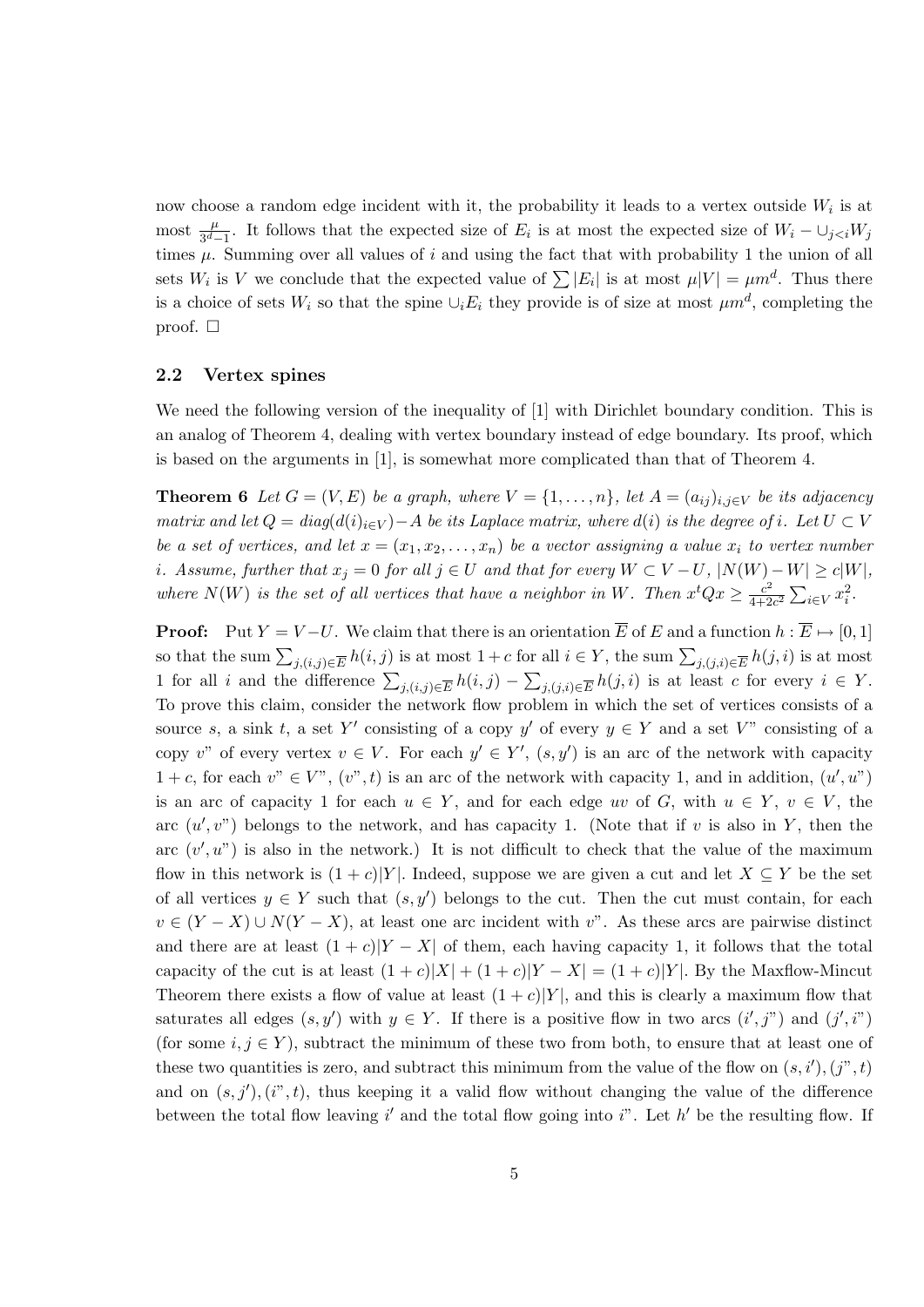$h'(i',j'') > 0$  for  $ij \in E$ , orient the edge ij from i to j (in case  $h'(i',j'') = h'(j',i'') = 0$  orient the edge arbitrarily). Finally, for each oriented edge  $(i, j)$ , define  $h(i, j) = h'(i', j'')$ . One can easily check that the function h satisfies the assertion of the claim.

We next note that the properties of  $h$  imply the following two inequalities.

$$
\sum_{(i,j)\in\overline{E}} h^2(i,j)(x_i+x_j)^2 \le (4+2c^2)\sum_i x_i^2.
$$
 (2)

$$
\sum_{(i,j)\in\overline{E}} h(i,j)(x_i^2 - x_j^2) \ge c \sum_i x_i^2.
$$
 (3)

Indeed, (2) follows, as

$$
\sum_{(i,j)\in\overline{E}} h^2(i,j)(x_i+x_j)^2 \le 2 \sum_{(i,j)\in\overline{E}} h^2(i,j)(x_i^2+x_j^2)
$$
  
= 
$$
2 \sum_{i\in Y} x_i^2 \left(\sum_{j,(i,j)\in\overline{E}} h^2(i,j) + \sum_{j,(j,i)\in\overline{E}} h^2(j,i)\right) \le 2(2+c^2) \sum_i x_i^2,
$$

where here we used the fact that  $x_i = 0$  for all  $i \notin Y$  and the fact that the sum of squares of reals in [0, 1] whose sum is at most  $(1+c)$  does not exceed  $1+c^2$  (and the sum of squares of real numbers in  $[0, 1]$  whose sum is at most 1 does not exceed 1).

To prove (3) note that

$$
\sum_{(i,j)\in\overline{E}} h(i,j)(x_i^2 - x_j^2) = \sum_{i\in Y} x_i^2 \left( \sum_{j,(i,j)\in\overline{E}} h(i,j) - \sum_{j,(j,i)\in\overline{E}} h(j,i) \right) \ge c \sum_i x_i^2.
$$

We can now complete the proof of the theorem. Indeed, by Cauchy-Schwartz,  $(2)$  and  $(3)$ :

$$
\frac{x^t Q x}{\sum_i x_i^2} = \frac{\sum_{(i,j) \in \overline{E}} (x_i - x_j)^2}{\sum_i x_i^2} = \frac{\sum_{(i,j) \in \overline{E}} (x_i - x_j)^2 \sum_{(i,j) \in \overline{E}} h^2(i,j) (x_i + x_j)^2}{\sum_i x_i^2 \sum_{(i,j) \in \overline{E}} h^2(i,j) (x_i + x_j)^2}
$$

$$
\geq \frac{(\sum_{(i,j) \in \overline{E}} h(i,j) (x_i^2 - x_j^2))^2}{(4 + 2c^2)(\sum_i x_i^2)^2} \geq \frac{c^2}{4 + 2c^2},
$$

completing the proof.  $\square$ 

Returning to the graph  $G_1 = (C_m^d)_1$  defined in the introduction, note that it is a 2d-regular graph on  $m^d$  vertices. If the adjacency matrix of  $C_m$  is A, as before, then the one of  $G_1$  is the sum of d terms, each of which is a tensor product of  $d-1$  copies of I and one copy of A. Thus, here, too, we can use the vector  $x^{\otimes d}$ , where x is as in Lemma 5, and prove the following.

**Lemma 7** There exists a set of vertices W of  $G_1$  that contains no nontrivial cycles so that its vertex boundary in  $G_1$  is of size  $c|W|$ , and  $\frac{c}{1+c} \leq 4\sqrt{d}\sin(\frac{\pi}{2m}) \leq 2\pi\frac{\sqrt{d}}{m}$  $\frac{\sqrt{d}}{m}$ .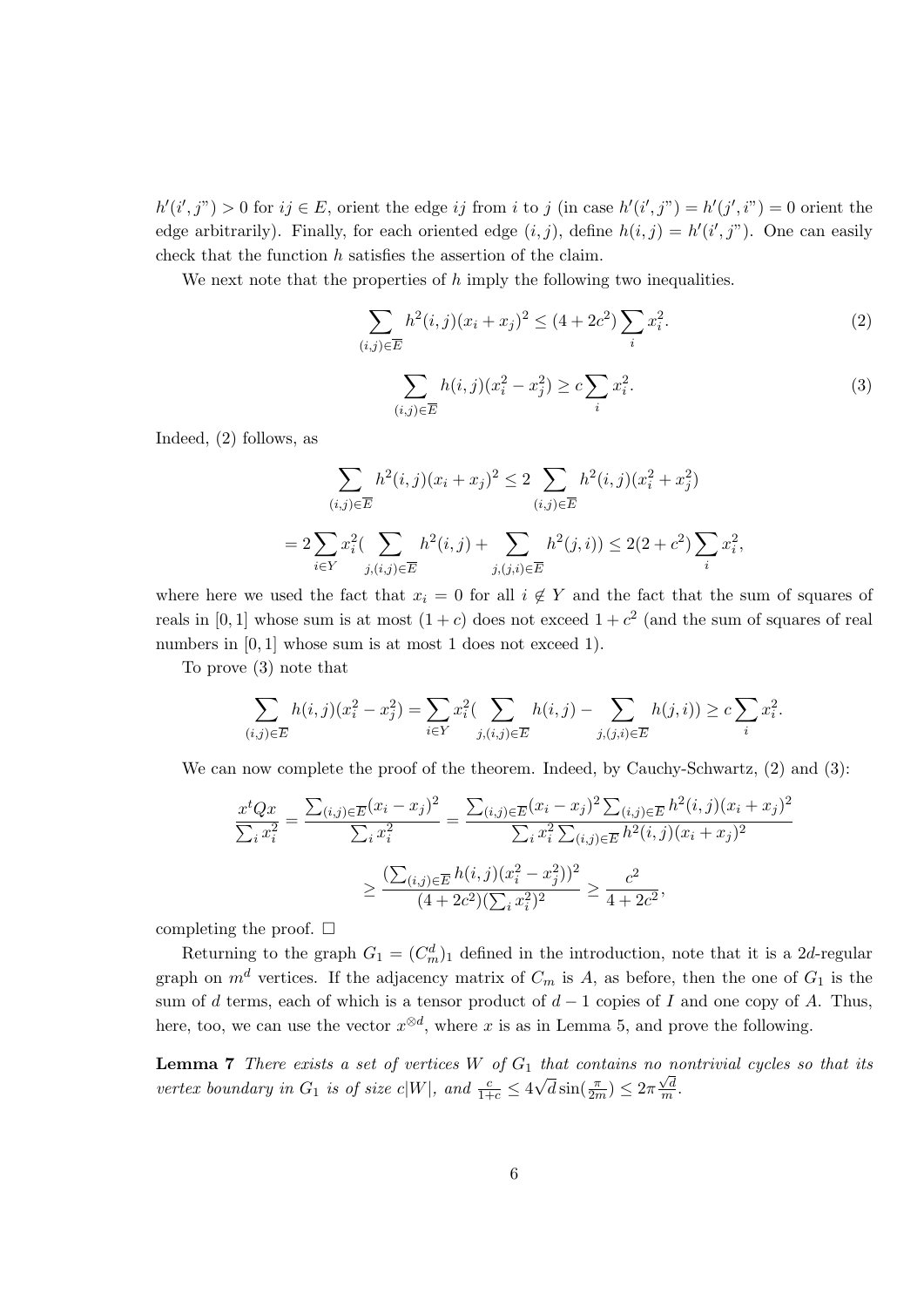**Proof:** The Laplace matrix L of  $G_1$  and the vector  $x^{\otimes d}$  above satisfy

$$
\frac{(x^{\otimes d})^t L x^{\otimes d}}{||x^{\otimes d}||^2} = 2d - 2d \cos(\pi/m) = 4d \sin^2 \frac{\pi}{2m}.
$$

By Theorem 6 this implies that there is a set of vertices  $W$  containing no vertices with any coordinate being m so that if  $|N(W) - W| = c|W|$ , then  $\frac{c^2}{4\pm 2}$  $\frac{c^2}{4+2c^2} \le 4d \sin^2 \frac{\pi}{2m}$ . The desired result follows, as

$$
\frac{1}{4}(\frac{c}{1+c})^2 \le \frac{c^2}{4+2c^2} \le 4d\sin^2\frac{\pi}{2m} < \frac{d\pi^2}{m^2},
$$

completing the proof.  $\square$ 

**Proof of Theorem 2:** The proof is very similar to that of Theorem 1. Let W be as in Lemma 7, let  $v_1, v_2, \ldots$  be a random sequence of vectors in  $Z_m^d$ , and define  $W_i = v_i + W = \{v_i + w : w \in W\}$ where addition is taken modulo  $m$  in each coordinate. By symmetry, the induced subgraph of  $G_1$  on each  $W_i$  is isomorphic to that on W and hence contains no nontrivial cycle. Obviously, with probability 1 there exists a finite s so that the union  $\cup_{i=1}^s (W_i \cup N(W_i))$  covers all vertices of G<sub>1</sub>. For each i, define  $B_i = (N(W_i) - W_i) - \bigcup_{j < i} (W_j \cup N(W_j))$ . The union of all the sets  $B_i$ is a vertex spine, as each cycle that uses no vertex of this union is contained in a single set  $W_i$ . We claim that for each fixed vertex  $v$  of  $G_1$ , the probability that  $v$  belongs to the above union is  $\frac{c}{1+c}$ . Indeed, if i is the smallest j so that  $v \in (W_j \cup N(W_j))$ , v is a uniform random vertex of  $W_i \cup N(W_i)$  and the probability that it lies in  $N(W_i) - W_i$  is thus precisely  $c/(1+c)$ , as claimed. By linearity of expectation, the expected size of the union of all sets  $B_i$  is  $\frac{c}{1+c}m^d$ , and the desired result follows.  $\Box$ 

#### Remarks:

- A simple computation shows that for large m and d, the expression  $\frac{2\mu}{3^d-1}$  in Theorem 1 is at most  $(1+o(1))\sqrt{\frac{8}{3}}$ 3  $\pi\sqrt{d}$  $\frac{\sqrt{d}}{m}$ .
- By the remark following the proof of Theorem 4, the set  $W$  in Lemma 5 is a level set of the vector  $x^{\otimes d}$  (or equivalently, the vector obtained from it by squaring each coordinate.)
- Theorem 1 gives an alternative proof of the main result of Raz [7], showing that in the parallel repetition for the maxcut game on an odd cycle,  $\Theta(m^2)$  repetitions are required to ensure a value smaller than 1/2.
- The assertion of Theorems 1 and 2 can be extended to powers of other Cayley graphs.

## 3 The continuous case

The discrete results above have a continuous analogue. Let d be a dimension, and let  $\mathbb{T}^d$  =  $\mathbb{R}^d/\mathbb{Z}^d$  be the unit torus. The torus  $\mathbb{T}^d$ , which will be identified as a set with  $[0,1)^d$ , inherits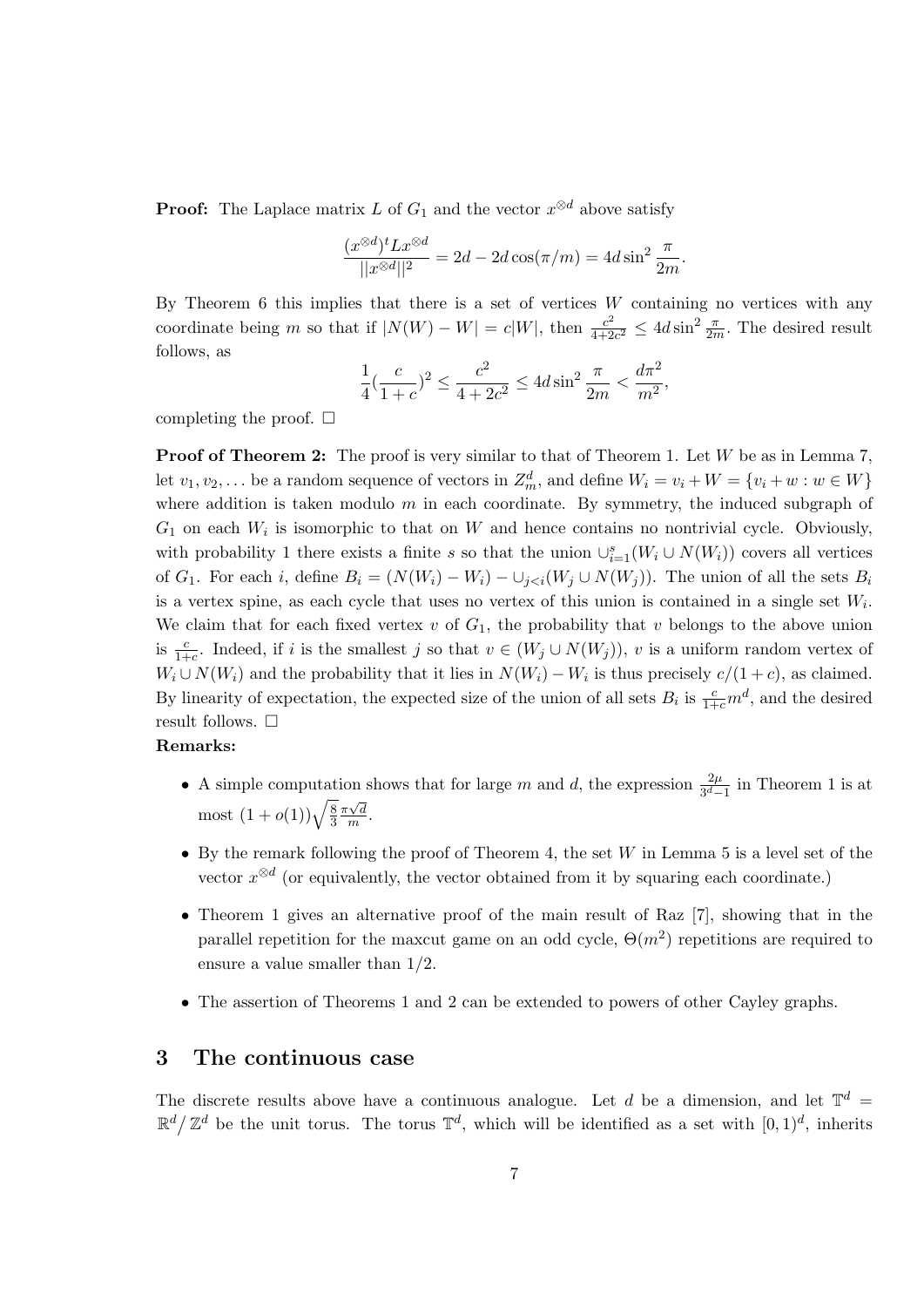the Riemannian structure of  $\mathbb{R}^d$ . Recall that we write Vol<sub>d</sub> and Vol<sub>d−1</sub> for the d-dimensional and  $(d-1)$ -dimensional Hausdorff measures on the unit torus  $\mathbb{T}^d$ . A body here means a non-empty compact set that equals the closure of its interior. A smooth function or surface always means here  $C^\infty\operatorname{-smooth}.$ 

**Lemma 8** There exists a body  $D \subset (0,1)^d \subset \mathbb{T}^d$  with a smooth boundary, such that

$$
Vol_{d-1}(\partial D) \leq 2\pi \sqrt{d} Vol_d(D).
$$

Proof: Denote

$$
h = \inf_{A \subset (0,1)^d} \frac{\text{Vol}_{d-1}(\partial A)}{\text{Vol}_d(A)}\tag{4}
$$

where the infimum runs over all bodies A with a smooth boundary in  $(0, 1)<sup>d</sup>$ . Cheeger's inequality with Dirichlet boundary conditions on the cube states that for any smooth function  $\varphi : [0, 1]^d \to \mathbb{R}$ that vanishes on the boundary,

$$
-\int_{[0,1]^d} \varphi \triangle \varphi \ge \frac{h^2}{4} \int_{[0,1]^d} \varphi^2,\tag{5}
$$

where  $\triangle$  is the Laplacian. For a short proof of Cheeger's inequality, see, e.g., [6], Chapter III. The best function to substitute in (5) is the Laplacian eigenfunction  $\varphi(x) = \prod_{i=1}^{d} \sin(\pi x_i)$ , which satisfies  $\Delta \varphi = -d\pi^2 \varphi$ . From (5) we thus learn that  $d\pi^2 \leq h^2/4$ , and the lemma follows.  $\Box$ **Remark.** The set  $D \subset (0,1)^d$  in Lemma 8 may be chosen to be convex. In fact, as the proof

of Cheeger's inequality shows, the set  $D$  may be chosen to be a level set of the concave function  $\log \varphi(x) = \sum_{i=1}^d \log \sin(\pi x_i).$ 

**Proof of Theorem 3:** Let  $v_1, v_2, \ldots \in \mathbb{T}^d$  be a sequence of independent random vectors, uniformly distributed in the torus  $\mathbb{T}^d$ . Let D stand for the body from Lemma 8, and write  $D_i = v_i + D$ , where addition is carried in the group  $\mathbb{T}^d$ . Consider the disjoint union

$$
S = \bigcup_{i=1}^{\infty} S_i, \quad \text{where} \quad S_i = \partial D_i \setminus \cup_{j=1}^{i-1} D_j.
$$

Since D has a non-empty interior, then with probability one,  $\mathbb{T}^d$  is the union of finitely many  $D_j$ 's. Thus, if a loop in  $\mathbb{T}^d$  does not intersect S, it must be contained in  $D_i \subset v_i + (0,1)^d$  for some i, and hence it is contractible. Consequently, S is a compact spine with probability one. It remains to show that  $\mathbb{E} \text{Vol}_{d-1}(S) \leq 2\pi\sqrt{d}$ . Note that S is a finite union of  $S_i$ 's, and each  $S_i$  is a relatively open subset of the smooth hypersurface  $\partial D_i$ . Therefore,

$$
\text{Vol}_{d-1}(S) = \lim_{\varepsilon \to 0^+} (2\varepsilon)^{-1} \text{Vol}_d \left( \bigcup_{i=1}^{\infty} (S_i)_{\varepsilon} \right) = \lim_{\varepsilon \to 0^+} \varepsilon^{-1} \text{Vol}_d \left( \bigcup_{i=1}^{\infty} ((S_i)_{\varepsilon} \cap D_i) \right), \tag{6}
$$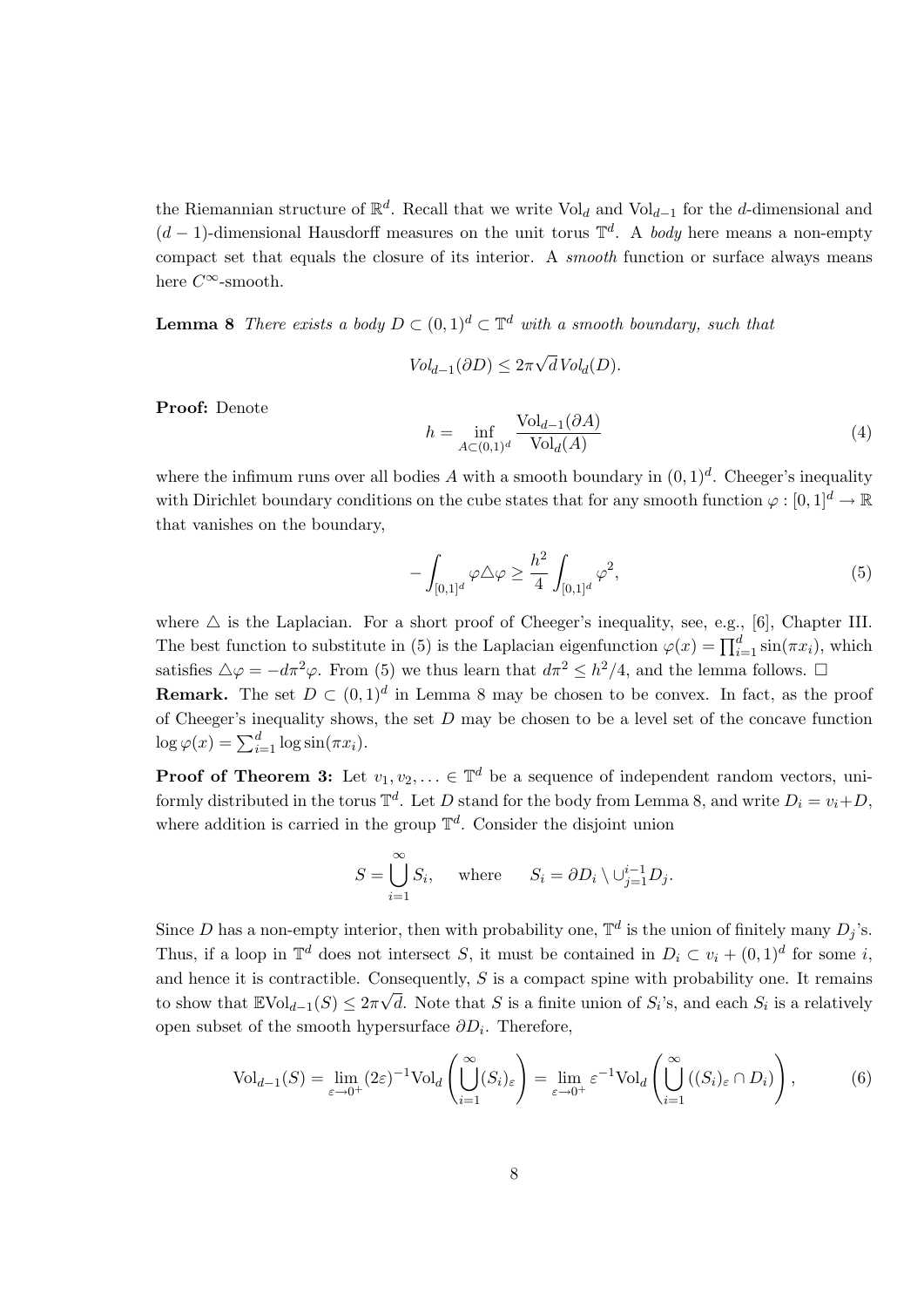where  $(S_i)_{\varepsilon}$  is the set of all points in  $\mathbb{T}^d$  whose geodesic distance from  $S_i$  is smaller than  $\varepsilon$ . Fix a point  $x \in \mathbb{T}^d$ . Then

$$
\lim_{\varepsilon \to 0^+} \mathbb{E} \, \varepsilon^{-1} \text{Vol}_d \left( \bigcup_{i=1}^{\infty} \left( (S_i)_{\varepsilon} \cap D_i \right) \right) = \lim_{\varepsilon \to 0^+} \varepsilon^{-1} \mathbb{P} \left( x \in \bigcup_{i=1}^{\infty} \left( (S_i)_{\varepsilon} \cap D_i \right) \right) \tag{7}
$$

There exists a minimal index i such that  $x \in D_i$ . Let  $\ell$  be this minimal index (so  $\ell$  is a random variable). The crucial observation is that  $x - v_\ell$  is distributed uniformly in D. Hence, we may continue (7) with

$$
= \lim_{\varepsilon \to 0^+} \varepsilon^{-1} \mathbb{P}\left(x \in \bigcup_{i=\ell}^{\infty} ((S_i)_{\varepsilon} \cap D_i)\right) \le \lim_{\varepsilon \to 0^+} \varepsilon^{-1} \mathbb{P}\left(x \in (\partial D_{\ell})_{\varepsilon}\right) = \frac{\text{Vol}_{d-1}(\partial D_{\ell})}{\text{Vol}_{d}(D_{\ell})} \le 2\pi\sqrt{d},\tag{8}
$$

according to Lemma 8, since  $\mathbb{P}(x \in (\partial D_\ell)_{\varepsilon}) = \mathbb{P}(x - v_\ell \in (\partial D)_{\varepsilon})$ . From (6) and Fatou's lemma,

$$
\mathbb{E} \operatorname{Vol}_{d-1}(S) \le \lim_{\varepsilon \to 0^+} \mathbb{E} \varepsilon^{-1} \operatorname{Vol}_d \left( \bigcup_{i=1}^{\infty} \left( (S_i)_{\varepsilon} \cap D_i \right) \right) \le 2\pi\sqrt{d},
$$

where the last inequality follows from (7) and (8). The proof is complete.  $\Box$ Remarks:

- A spine  $S \subset \mathbb{T}^d$  is called regular if it is contained in a finite union of smooth hypersurfaces in  $\mathbb{T}^d$ . A spine  $S \subset \mathbb{T}^d$  is minimal if for any  $x \in S$  and  $\varepsilon > 0$ , the set  $S \setminus B(x, \varepsilon)$  is no longer a spine, where  $B(x, \varepsilon)$  is the open ball of radius  $\varepsilon$  about x. By Zorn's lemma, for any compact spine S there exists a minimal sub-spine  $S' \subset S$ . We may thus assume that the spine  $S$  in Theorem 3 is minimal and regular. When  $S$  is a minimal regular spine, the set  $\mathbb{T}^d \setminus S$  is necessarily connected, and since it intersects all non-contractible loops, it is simply-connected. Note that for a minimal spine S, the set  $\bar{S} = \{x \in \mathbb{R}^d; x \mod \mathbb{Z}^d \in S\}$  is the boundary of a  $\mathbb{Z}^d$ -periodic tiling of  $\mathbb{R}^d$  with connected cells of volume one.
- Theorem 3 is tight, up to the value of the constant  $2\pi$ . Indeed, suppose  $S \subset \mathbb{T}^d$  is a minimal spine. Consider the set  $\bar{S} = \{x \in \mathbb{R}^d; x \mod \mathbb{Z}^d \in S\}$ , and pick a connected component C of  $\mathbb{R}^d \setminus \overline{S}$ . Then  $\text{Vol}_d(C) = 1$  and  $\text{Vol}_{d-1}(\partial C) = 2\text{Vol}_{d-1}(S)$ . By the classical isoperimetric inequality in  $\mathbb{R}^d$ ,

$$
\text{Vol}_{d-1}(S) = \text{Vol}_{d-1}(\partial C)/2 \ge \kappa_d \text{Vol}_d(C)^{(d-1)/d}/2 = \kappa_d/2
$$

where  $\kappa_d = d\sqrt{\pi}\Gamma(1 + d/2)^{-1/d} \ge \sqrt{\frac{d}{d}}$  $\overline{d}(\sqrt{2\pi e}+o(1)).$ 

• Our proof uses very few properties of the torus. A straightforward generalization of Theorem 3 might read as follows: Suppose a Lie group G acts transitively by isometries on a simplyconnected Riemannian manifold  $\Omega$  (in our case  $G = \Omega = \mathbb{R}^d$ ). Let  $\Gamma$  be a discrete, cocompact subgroup (in our case  $\Gamma = \mathbb{Z}^d$ ), and let  $T \subset \Omega$  be a fundamental domain (in